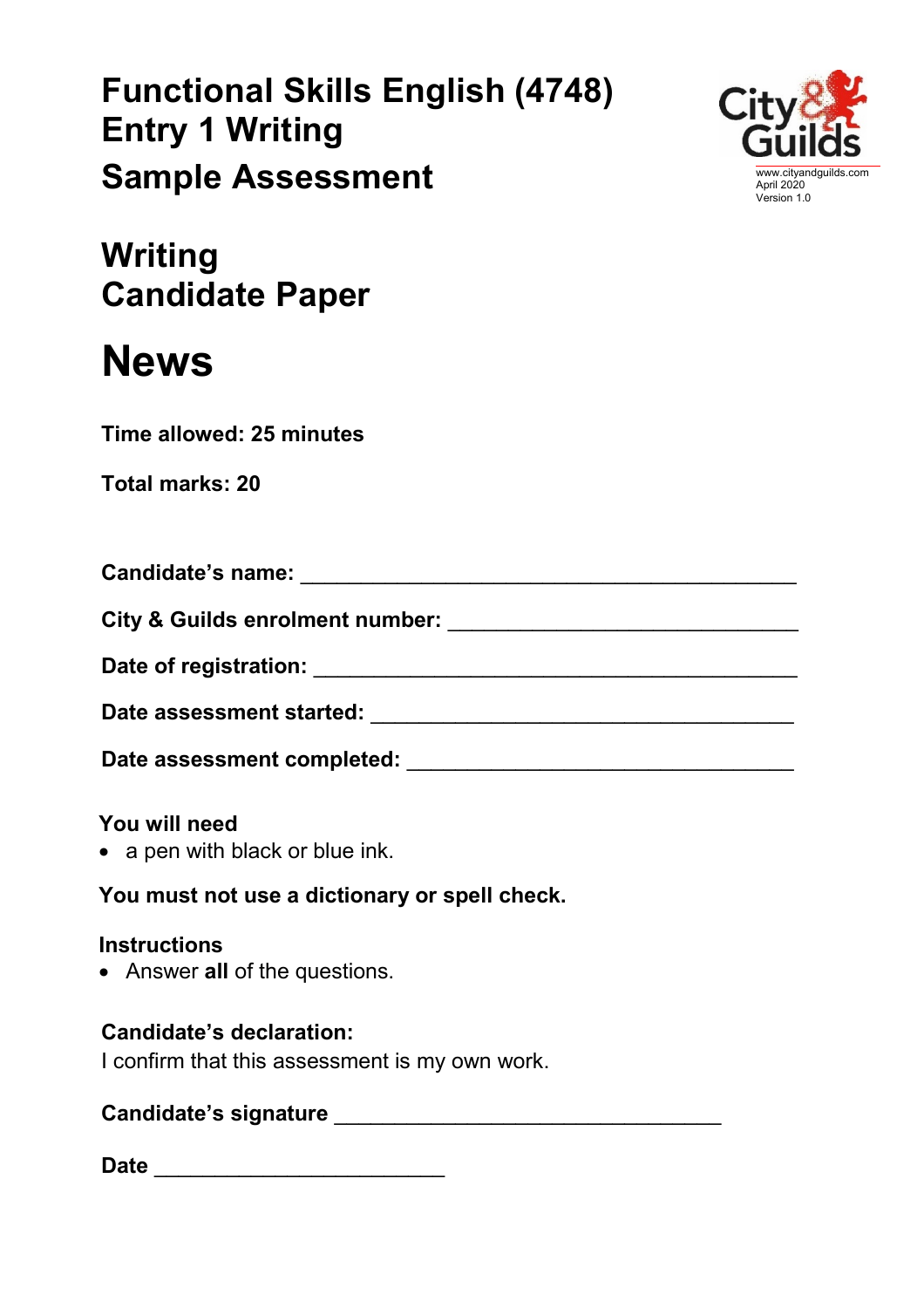#### **Activity 1**

#### **Complete the task.**

Put the letters in alphabetical order. Use **lower case** letters.



 $\frac{1}{2}$  ,  $\frac{1}{2}$  ,  $\frac{1}{2}$  ,  $\frac{1}{2}$  ,  $\frac{1}{2}$  ,  $\frac{1}{2}$  ,  $\frac{1}{2}$ 

Put the letters in alphabetical order. Use **upper case** letters.



**2 marks**

#### **Activity 2**

Correct the sentences. Use capital letters where they are missing.

\_\_\_\_\_\_\_\_\_\_\_\_\_\_\_\_\_\_\_\_\_\_\_\_\_\_\_\_\_\_\_\_\_\_\_\_\_\_\_\_\_\_\_\_\_\_\_\_\_\_

\_\_\_\_\_\_\_\_\_\_\_\_\_\_\_\_\_\_\_\_\_\_\_\_\_\_\_\_\_\_\_\_\_\_\_\_\_\_\_\_\_\_\_\_\_\_\_\_\_\_

Please go and see mrs Dent.

On Sunday i'm having a party.

**2 marks**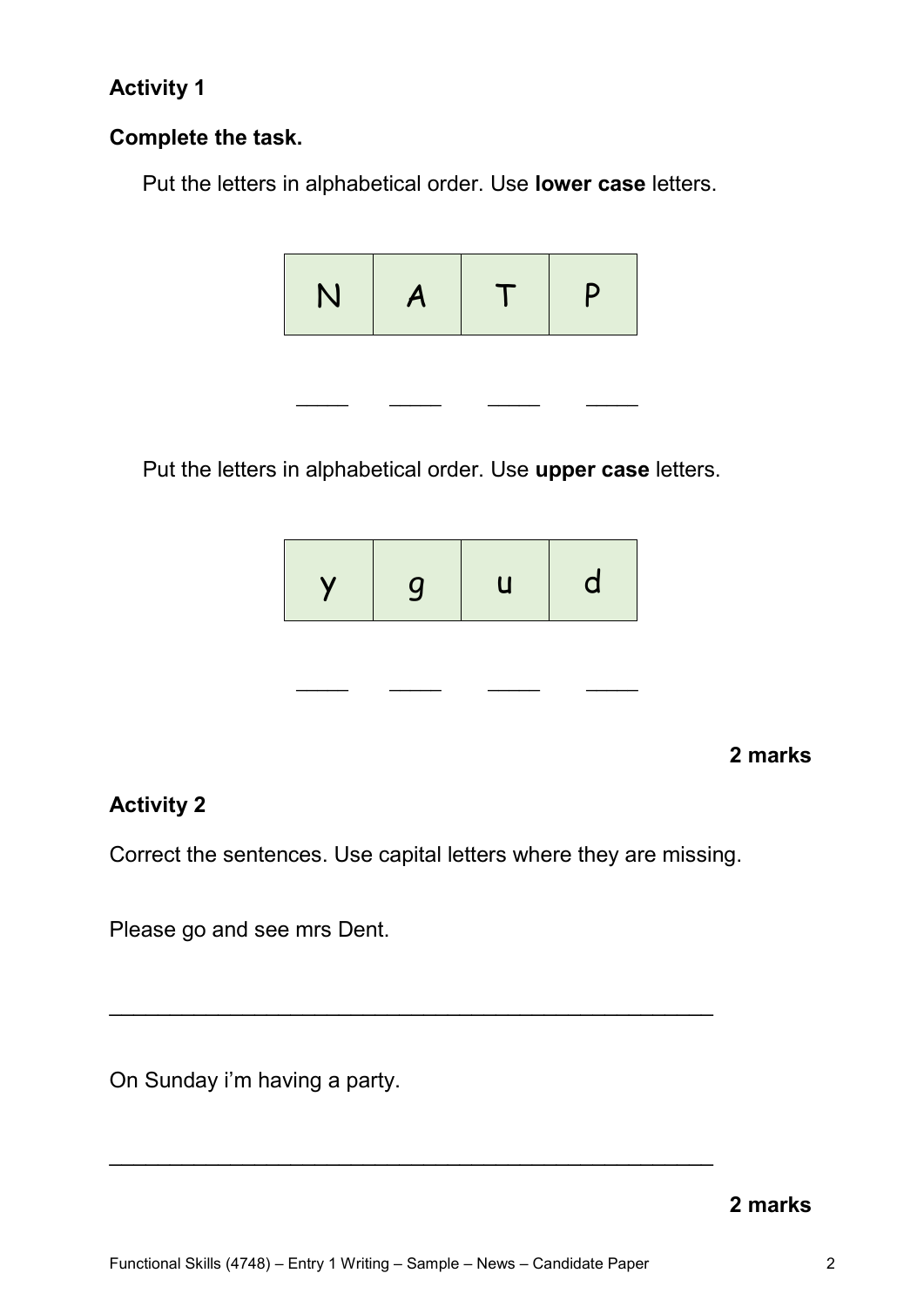# **Activity 3**

Write about some news.

**Write four sentences. Use capital letters and full stops.**

| Write two sentences about some news you have heard.         |  |
|-------------------------------------------------------------|--|
|                                                             |  |
|                                                             |  |
| 2)                                                          |  |
|                                                             |  |
| Write two sentences about some news you would like to hear. |  |
| 1)                                                          |  |
|                                                             |  |
| 2)                                                          |  |
|                                                             |  |

**7 marks**